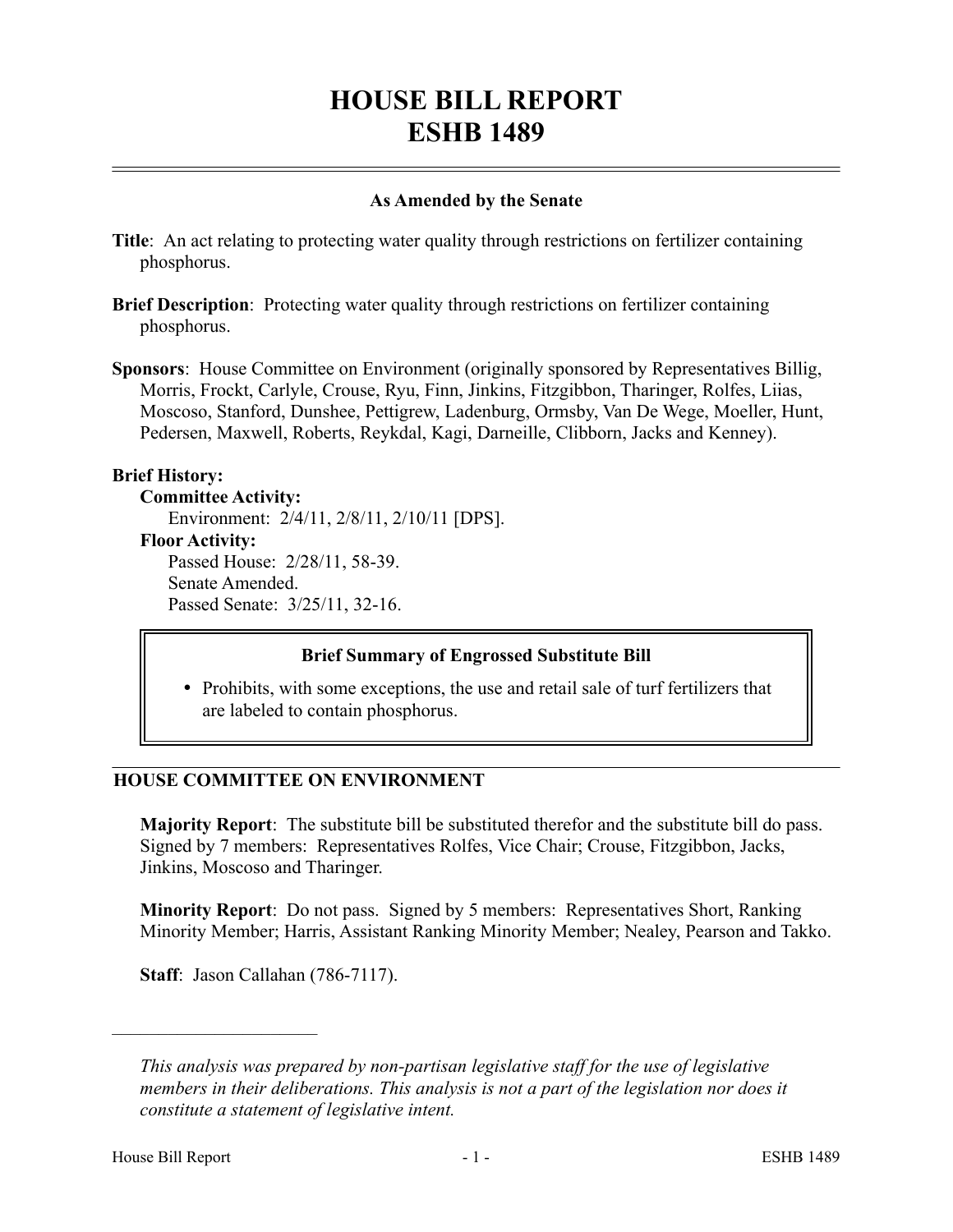## **Background**:

Only commercial fertilizer that has been registered with the Washington Department of Agriculture (WSDA) may be distributed. Registering with the WSDA includes the creation of a label for each product. Most packaged commercial fertilizers must have, placed on or affixed to the package, a conspicuous label stating in a clear, legible form the product name, the net weight, the brand, and the grade. Both the registration form submitted to the WSDA and label must identify if the products are waste-derived fertilizers, micronutrient fertilizers, or fertilizer materials containing phosphate.

It is unlawful to distribute misbranded commercial fertilizer.

## **Summary of Engrossed Substitute Bill**:

Beginning on January 1, 2013, the sale and application of turf fertilizer that is labeled as containing phosphorus to turf is prohibited. These prohibitions do not apply if the fertilizer is being used to establish or repair grass during a growing season, for adding phosphorus to soils with deficient plant-available phosphorus levels, or for application to pasture lands, houseplants, flower or vegetable gardens, or agricultural or silvicultural lands.

Retailers may not display turf fertilizers labeled as containing phosphorus unless the product is also labeled for one of the permitted uses.

Local governments are authorized to adopt more restrictive ordinances on the use of phosphorous-containing fertilizer.

# **EFFECT OF SENATE AMENDMENT(S)**:

The Senate amendment removes the intent section, removes language specifying that fertilizers derived solely from organic materials are not turf fertilizers, removes language specifically allowing a local government to adopt a more restrictive phosphorus-based fertilizer standard, and includes language that allows retail stores to sell stock of phosphorusbased fertilizer that is in the store prior to the end of 2011.

## **Appropriation**: None.

**Fiscal Note**: Available.

**Effective Date**: The bill takes effect January 1, 2013.

## **Staff Summary of Public Testimony**:

(In support) Phosphorus is known to contribute to dangerous algae blooms in freshwater lakes and rivers thus threatens the state's commitment to clean water. High phosphorus water levels are a statewide issue with local areas of concern. This is a modest and simple approach that builds on the existing ban on phosphorus in dishwasher detergent.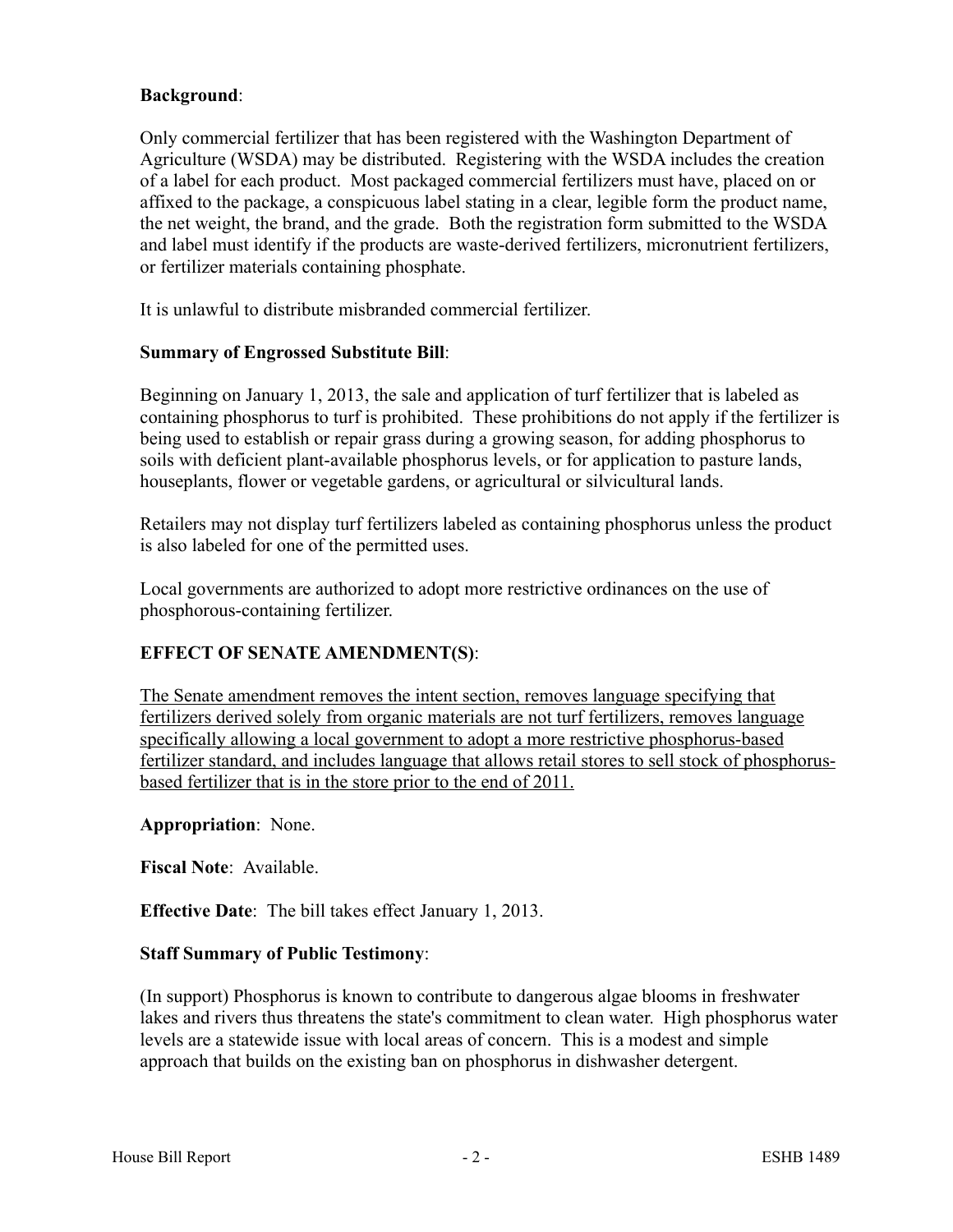This approach only targets turf fertilizer, which does not need to contain phosphorus to be effective. The current default in stores is that all lawn fertilizer has phosphorus and a customer has to ask for the fertilizer without phosphorus. The reverse of this should be true. This is a cost-effective approach to addressing water quality issues. Turf fertilizer is not the only source of phosphorus, but it is a source that can be addressed.

Other states have seen reduced phosphorus levels in water after passing similar legislation. Costs to public infrastructure due to no longer needing to treat water for toxic algae will be avoided. Many fertilizers on the market have low phosphorus levels, and some companies will be phosphorus-free soon.

(With concerns) There is no science that backs the policy of banning the use of turf fertilizer containing phosphorus.

(Neutral) There is no data that supports the assumption that less phosphorus in turf fertilizer results in improved water quality.

(Opposed) There are approximately 60,000 lakes in Washington and only a small percentage have phosphorus issues. Phosphorus binds to plant roots and does not move out into the environment. Rivers that have high phosphorus levels are being affected by natural sources, activities in upstream states, fish hatcheries, and other non-turf sources. High phosphorus levels in water have no correlation to turf fertilizer use. It may be easy to regulate fertilizer, but that does not mean it is the correct course to take. Other states with similar bans have not been able to show a corollary reduction in water phosphorus levels.

Phosphorus is necessary for maintaining grass thus reducing the need for additional fertilizers and fungicides. It is potentially harmful to use fertilizers with phosphorus on impervious soils, but not on turf. If turf fertilizer is mandated to be phosphorus free, than people would simply use less efficient sources of phosphorus to keep plants healthy. Less healthy plants would lead to more soil erosion. Education would be more beneficial than regulation.

**Persons Testifying**: (In support) Representative Billig, prime sponsor; Joe Daniels, Washington State Lakes Protection Association; Clifford Traisman, Washington Environmental Council; Bart Mihailovich, Spokane River Keeper; Elizabeth Ledoux, King County Government; Jonathan Frodge, City of Seattle; Herb Kiekenapp, The Scotts Company; and Mary Moore, League of Women Voters of Washington.

(With concerns) Jeanne McNeil, Washington State Nursery and Landscape Association.

(Neutral) Eric Miltner, Washington State University.

(Opposed) Heather Hanson, Washington Friends of Farms and Forest, Western Washington Golf Course Superintendents Association, Washington Association of Professional Landscapers, and Washington State Nursery and Landscape Association; Jim Fitzgerald, Far West Agribusiness Association; Nick Penovich; Matt Johns, Pacific Northwest Sports Turf Manager's Association; Larry Hilhuly, United States Golf Association; Wes McCart, Stevens County Farm Bureau; and Matt Parascand, Wilbur Ellis Company.